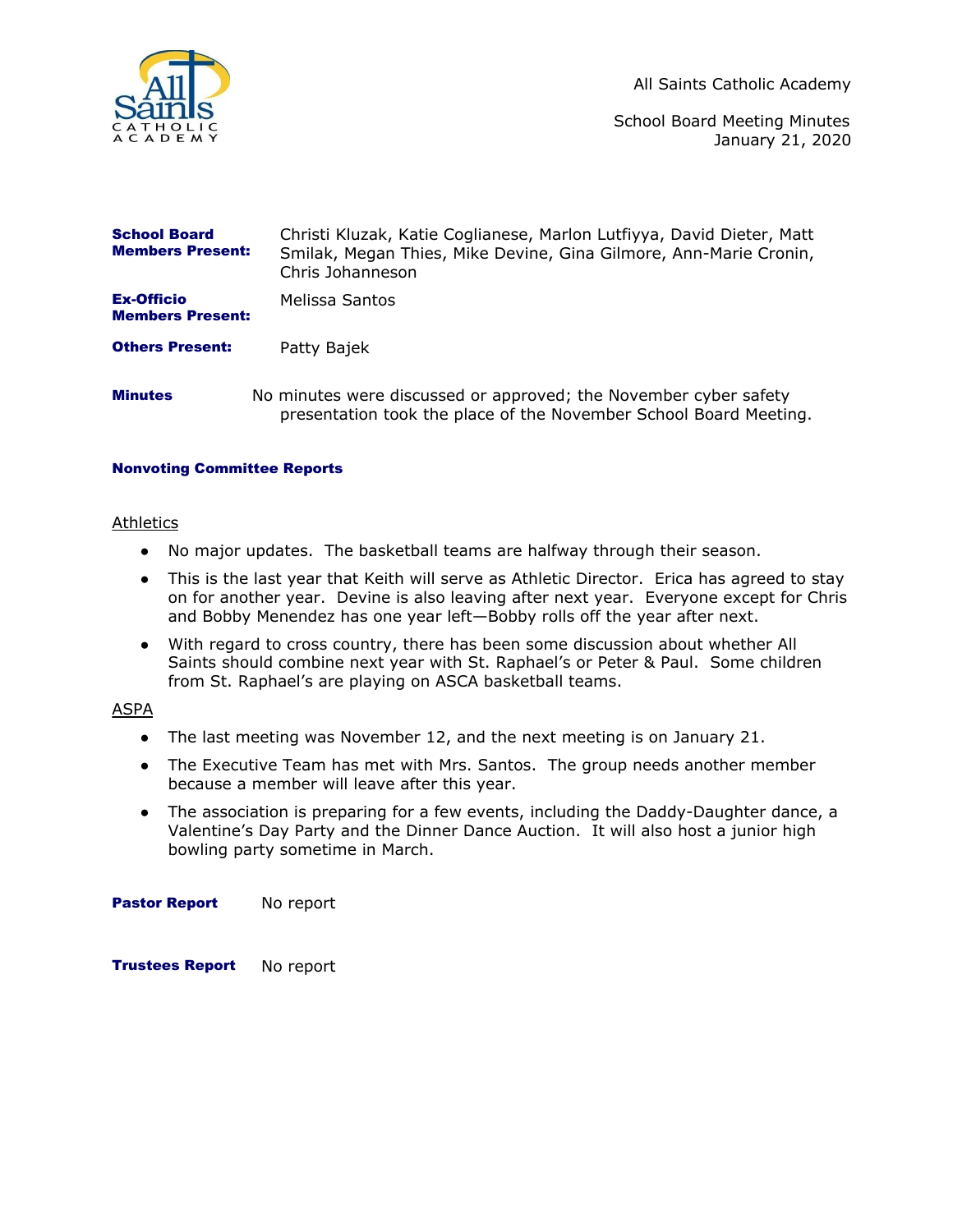### Principal Report

- Calendar for 2020-21 School Year
	- $\circ$  The first day, August 19, coincides with the start of school for District 203. Will consider whether this should be a half day.
	- o May 28 will be the last day of school.
	- o Winter break would begin on Wednesday, December 23, and end on Wednesday, January 6 (this aligns with the District 203 schedule).
	- $\circ$  We are waiting to see what the draft schedules of St. Raphael and St. Peter and Paul's and will revise as appropriate.
- Iowa Testing
	- $\circ$  The diocese was looking into changing the school's testing platform, and not using the Iowa assessments, but it has decided to make no changes for the time being. ASCA will conduct IOWA testing in the fall.
	- $\circ$  ASCA has considered using IowaFlex testing in place of Aimsweb testing but is not inclined to make a change.
	- $\circ$  ASCA will consider switching to online versions of the assessments it uses. The pricing is different, however, and Mrs. Santos will investigate.
- Replacement of Books
	- $\circ$  Every year, ASCA looks at the curriculum cycle to see what books it might replace—religion, science, etc.
	- o Mrs. Santos is looking at replacing the religion books for next year; but the curriculum may not change all that much.
	- $\circ$  ASCA will host publishers who can speak with teachers about available books.
- ChromeBook Violations
	- $\circ$  At the beginning of each year, students are given parameters around using ChromeBooks in school (impermissible uses, including games during downtime, etc.). Some capabilities are disabled, but it's impossible to lock down all functions that relate to impermissible uses.
	- $\circ$  There have been repercussions for rules violations, including the suspension of privileges.

## Agenda Items

- Update on Principal Search
	- $\circ$  The online survey concluded at midnight on Friday—well over 200 parents responded (the goal was 150 responses). The responses will provide a lot of helpful information to the search team.
	- o A week from today, the search team will meet.
	- $\circ$  They received over 20 resumes and have culled the number down to 13. The team will decide whom they'll invite to first-round interviews, which will take place in February. Dates have been calendared.
	- $\circ$  There may be some overlap in candidates for ASCA and St. Peter and Paul.
	- $\circ$  The message at the upcoming open house will be that the school and its brand are bigger than one person and that ASCA has confidence in the search process.
	- o The diocese would like to extend an offer in March if possible.
- Finance Committee Update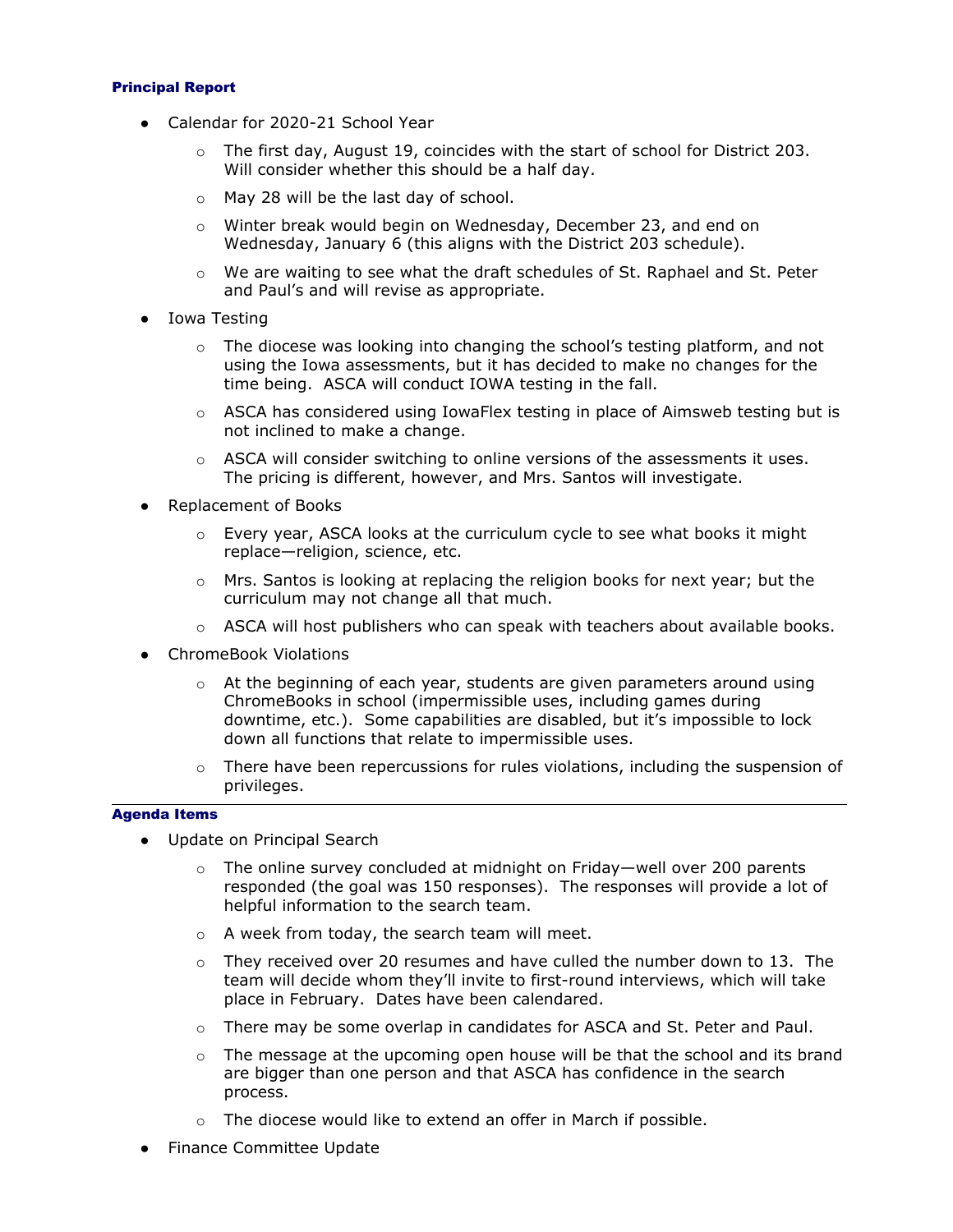All Saints Catholic Academy



School Board Meeting Minutes January 21, 2020

- o The committee met Thursday to address the issue surrounding parish covenant agreements. The outcome is that a representative of the school board (Chris Johanneson) will send a letter to parish communities about how the board will shift responsibilities for the agreements back to the parishes. Chris will finalize the letter and send it before or during Catholic Schools Week.
- o The committee has discussed the Scrip program recently, and guarantees of purchases ASCA families are making. It is looking into what happens if vendors default.
- Catholic Schools Week
	- o It will be very similar to the schedule in years past.
	- $\circ$  The talent show will be the afternoon of January 30. In future years, the school will decide whether to hold it based on how the number of legitimate entries is trending. It may also consider opening up the show beyond junior high participants (to the lower grades).
- Enrollment update
	- $\circ$  Enrollment for the 2019-2020 school year is currently at 436 students (as of 1/16/20). This represents a net increase of four students over the enrollment number in October 2019.
	- $\circ$  This figure is six students short of the budgeted enrollment number of 442.
	- $\circ$  Actual enrollment meets budgeted enrollment expectations at all grade levels except at the following levels: preschool; first grade; sixth grade; and seventh grade.
	- $\circ$  Enrollment currently exceeds budget expectations at second grade and fourth grade.
- Empower Illinois update
	- $\circ$  The reservation night was this past Wednesday. It went much smoother than last year.
	- o For next year, we currently have a little over \$11k. We currently have 14 students in our queue.
	- $\circ$  Awards will start to be made by February, for both current/new families applying for next year.
	- o We covered the tuition of eight students through Empower Illinois last year.
	- o Father Jeff Puthoff will meet with Mrs. Santos and Mrs. Bajek soon to discuss ways to encourage people to donate. They will discuss how to coordinate efforts related to Empower Illinois with the annual appeal.He will also be meeting with the School Board and Board of Trustee members on march 17, 2020 to discuss further.
- Parish Council Discussion
	- $\circ$  The Marketing Committee has been trying to find a way over the last year to connect with partner parishes.
	- $\circ$  The goal has been to help build the ASCA community within each parish, so that ASCA members feel connected; and to make sure that ASCA branding is present in each of the parishes (banners, for example).